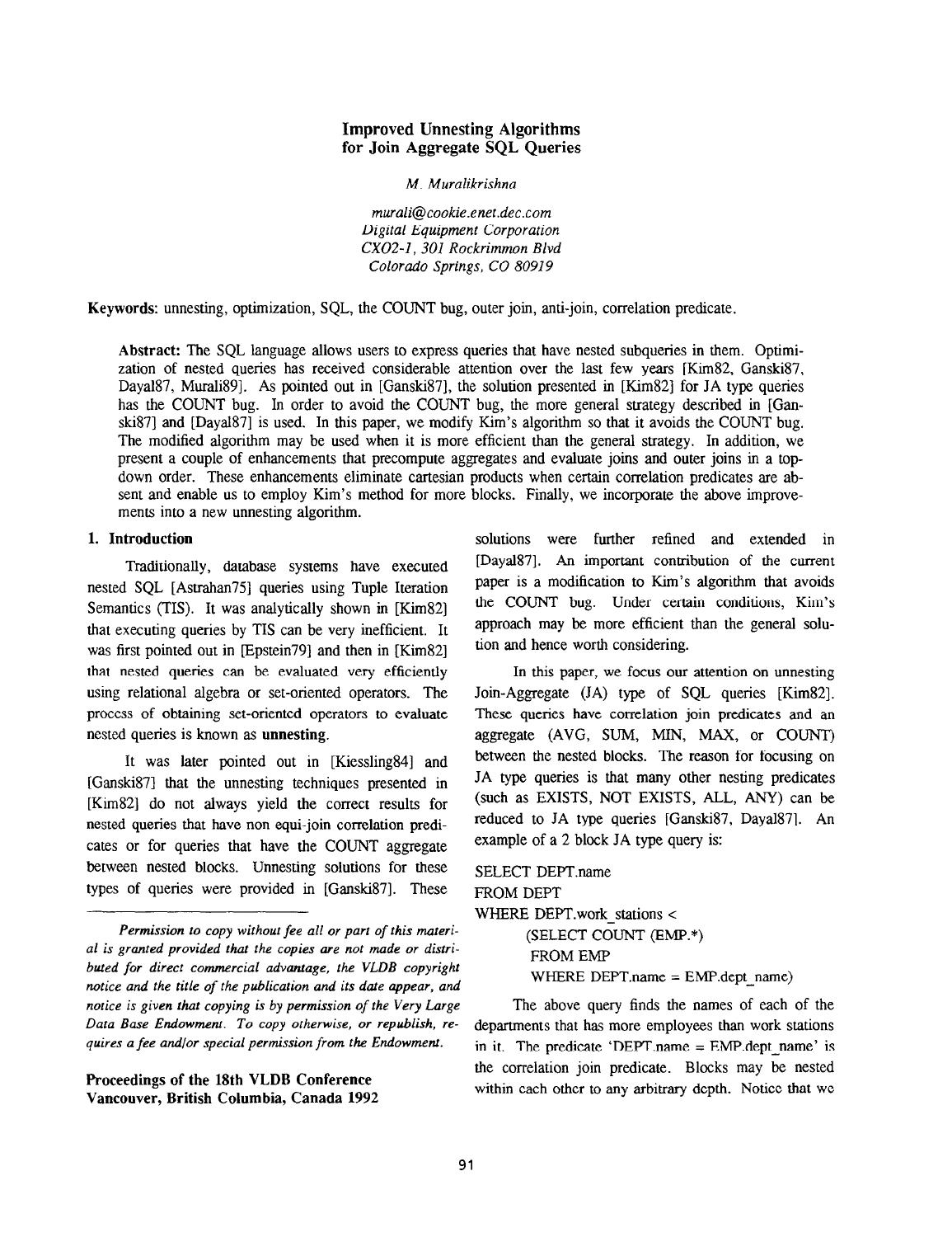can associate a COUNT value with every tuple of DEPT. Section 3.2 of [Murali89] describes how the result of such a query can be obtained using TIS.

A few words on notation now. In the rest of this paper, upper case letters  $R$ ,  $S$ ,  $T$ , ... shall denote base relations. We refer to temporary relations as  $\text{TEMP}_n$ , where n is any positive integer.  $OP_n$  is used to denote any one of the six comparison operators  $(\neq, =, \leq, <, \geq)$ , >>. Attribute names are denoted by lower case identifiers, some of which may be just one letter long. We also assume that every base relation has a unique attribute denoted by the symbol #. Some unnesting algorithms require that every relation has at least one such attribute.

The reader is advised that we shall not adhere to strict SQL syntax when writing queries in this paper. The SQL syntax for expressing outer joins is fairly cumbersome. Instead, we shall write queries in a syntax that is fairly intuitive.

We introduce a couple of definitions here:

Definition: A (Nested) Linear Query is a JA type query in which at most one block is nested within any block.

Definition: A (Nested) Tree Query is a JA type query in which there is at least one block which has two or more blocks nested within it at the same level.

In this paper, we focus our attention on linear queries only. Extension to tree queries will be the topic of a future paper. The techniques for unnesting tree queries presented in [Murali 89] were not as general as the ones we are developing in the current paper. For example, [Murali89] did not consider Kim's algorithm at all. For ease of notation, we shall assume that there is only one relation in the FROM clause of each block. The algorithms presented in this paper can be easily extended to the case when there are multiple relations in any FROM clause.

The rest of the paper is organized as follows: Section 2 provides background material briefly. In it we describe Kim's algorithm and show why it gives rise to the COUNT bug and how the solution provided in [GanskiS7] eliminates the COUNT bug. We also describe the general solution presented in [Dayal87] that enables us to unnest linear queries. Section 3 discusses the enhancement to Kim's solution which avoids the COUNT bug and shows under what conditions an easy implementation is possible. We then describe, in

Section 4, how the aggregate in the last block may be precomputed. Section 5 deals with evaluating joins and outer joins in the order they occur enabling us to employ Kim's method for a larger set of blocks. Finally, we incorporate the ideas presented in Sections 2 through 5 into a new integrated algorithm.

# 2. Related work

The purpose of this section is to familiarize the reader briefly with past work. For a thorough understanding of the earlier work, the reader is encouraged to read the following papers: [Kim82], [Ganski87], [Dayal87], and [Murali89].

# 2.1. Kim's algorithm and the COUNT bug

We motivate Kim's unnesting algorithm with the following example of a 2 block JA type query:

Example 1: SELECT R.a FROM R WHERE R.b  $OP_1$  (SELECT COUNT  $(S^*)$ ) FROM S WHERE  $R.c = S.c$ 

Kim's algorithm transforms the above query into the following two unnested queries.

Query 1:  $\text{TEMP}_1$  (c, count) = SELECT S.c, COUNT (S.") FROM S GROUPBY S.c

Query 2: SELECT R.a FROM R, TEMP,

WHERE  $R.c = TEMP_1.c$  AND  $R.b$  OP,  $TEMP_1.c$ 

The result of the first query may be pipelined into the next query. Query 1 computes the COUNT value associated with every distinct value in the c attribute of S. Notice that a tuple of R may join with at most one tuple of  $\text{TEMP}_1$ . Kim's algorithm works correctly if the aggregate is not a COUNT. However, in the presence of the COUNT aggregate, the algorithm gives rise to the COUNT bug [Kiessling84, Ganski87]. A tuple r of R would be lost after the join if it does not join with any tuples of S. However, the COUNT associated with r is 0 and if  $(r.b$  OP<sub>1</sub> 0) is true, r should appear in the result. In order to preserve tuples in R that have no joining tuples in S, an outer join<sup>1</sup> (OJ) is performed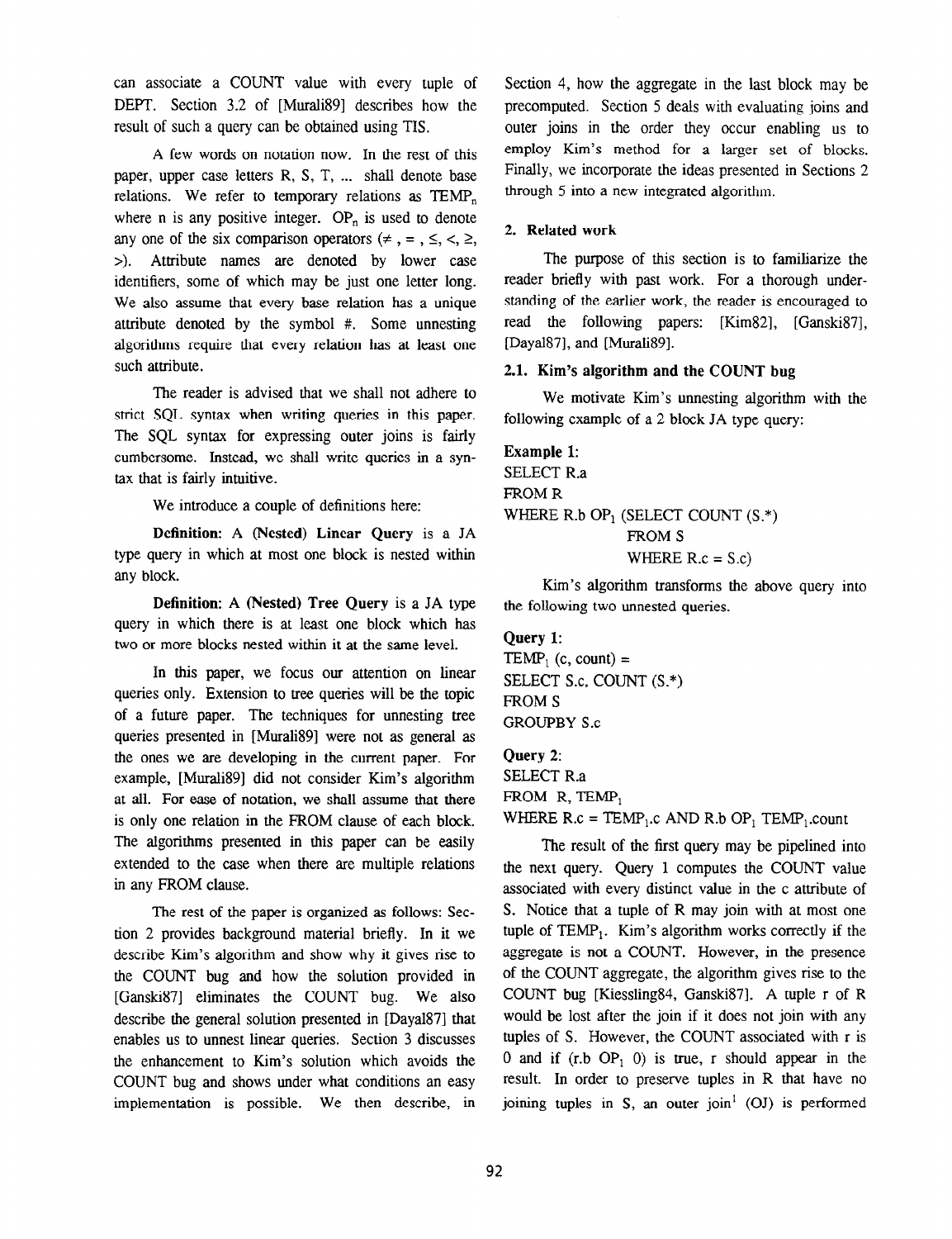when the COUNT aggregate is present between two blocks [Ganski87]. In this case, the unnested query becomes:

# Query 3: SELECT R.a FROM R, S WHERE  $R.c = S.c -10J$ GROUPBY R.# HAVING R.b OP<sub>1</sub> COUNT  $(S.*)$

The outer join preserves every tuple of R and hence the COUNT bug is avoided. If it can be determined at compile time that R.b can never equal 0, then we could still use Kim's method. Notice that the outer join precedes the groupby operation in Query 3. Ganski's solution is more general than Kim's solution as the former may be applied even in the presence of non equi-join correlation predicates<sup>2</sup> [Ganski87].

#### 2.2. Dayal's solution

The solution in [Dayal87] generalizes Ganski's solution for queries with more than 2 blocks. A linear query with multiple blocks gives rise to a 'linear J/OJ expression' where each instance of an operator is either a join or an outer join. A general linear J/OJ expression would look like:

R J/OJ S J/OJ T J/OJ U J/OJ ...

Relation R is associated with the outermost block, relation S with the next inner block and so on. An outer join is required if there is a COUNT between the respective blocks. In all other cases (AVG, MAX, MIN, SUM), we need perform only a join. The joins and outer joins are evaluated using the appropriate predicates,

Since joins and outer joins do not commute with each other in general<sup>3</sup>, a legal order may be obtained by

<sup>2</sup>For Kim's method to apply, only equi-join correlation predicates of the form  $f_1(R) = f_2(S)$ , must be present.  $f_1$  and  $f_2$ are functions that reference only R and S respectively.

<sup>3</sup>[Rose90] shows that joins and outer joins commute under specific conditions. [Dayal87] introduced the notion of G-joins or generalized joins to commute joins and outer joins. In future, we plan to utilize G-joins and the ideas in [Rose90] to commute joins and outer joins while unnesting. The algorithms in this paper do not use G-joins explicitly.

computing all the joins first and then computing the outer joins in a left to right order (top to bottom if you like) [Dayal87]. For example, the expression R OJ S J T J U OJ V J W can be legally evaluated as ((R OJ (S J T J U)) OJ (V J W)). Since we may evaluate the joins in any order, we may choose the cheapest join order to join relations S, T, and U.

Consider the following three block linear query.

SELECT R.a FROM R WHERE R.b OP<sub>1</sub> (SELECT COUNT  $(S^*)$ ) FROM S WHERE R.c OP<sub>2</sub> S.c AND S.d OP3 (SELECT COUNT (T.\*) FROM T WHERE S.e OP<sub>4</sub> T.e AND R.f OP<sub>5</sub> T.f))

The corresponding linear expression is R OJ S OJ T and hence a legal order is (R OJ S) OJ T. The result is obtained by executing the following two queries.

### Query 4:

TEMP<sub>1</sub> (#, a, b, \*) = SELECT R.#, R.a, R.b,  $S.*$ FROM R, S, T WHERE (R OJ S) OJ T GROUP BY R.#, S.# HAVING S.d OP<sub>3</sub> COUNT(T.\*)

Query 5: SELECT TEMP, .a  $FROM$  TEMP<sub>1</sub> GROUP BY TEMP $_1$ .# HAVING TEMP<sub>1</sub>.b OP<sub>1</sub> COUNT(TEMP<sub>1</sub>.\*)

The outer join predicates are implicit in Query 4. The predicate for R OJ S is  $(R, c \text{OP}_2, S, c)$ , while the predicate for the second outer join with T is  $(S.e \t OP<sub>4</sub>)$ T.e and R.f OP<sub>5</sub> T.f). Tuples from Query 4 may be pipelined into Query 5. The subtleties involved in Query 4 are explained in detail in [Murali89]. We also describe them briefly in Section 5 of this paper. Notice that if the query has d blocks, the total number of joins and outer joins will be (d-l). These will be followed by (d- 1) groupby-having operations.

### 3. Modifying Kim's algorithm

In this section, we describe how Kim's algorithm may be modified to avoid the COUNT bug. The

<sup>&</sup>lt;sup>1</sup>In this paper, an outer join will always signify a left outer join.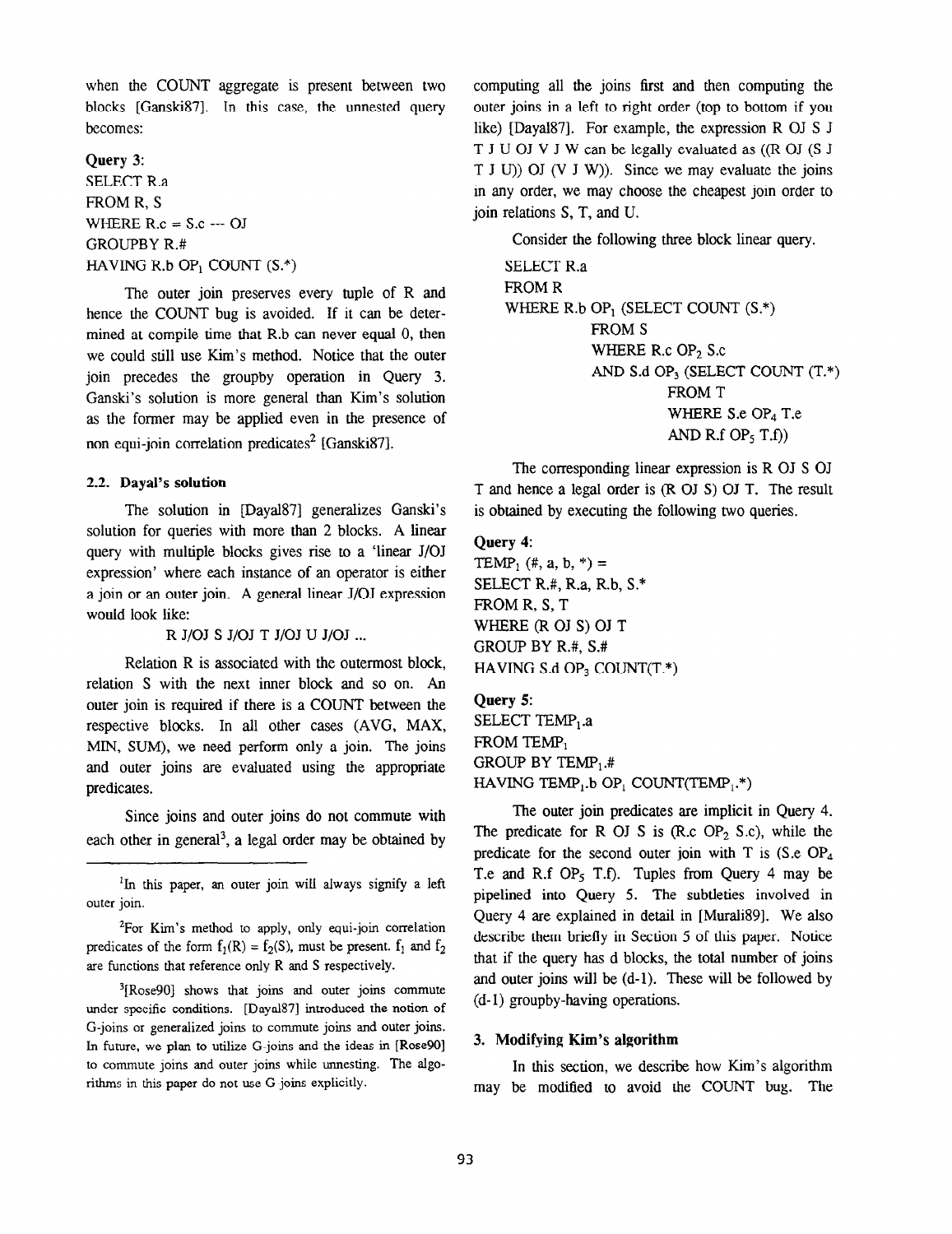motivation in trying to modify Kim's approach is that it may be more efficient than Ganski's solution. We first study queries with two blocks and then study queries with three or more blocks.

#### 3.1. Queries with two blocks

We return to Example 1 in Section 2.1. Query 1, that created the temporary relation  $TEMP_1$ , remains unchanged. However, Query 2 has to be modified. We know that the COUNT associated with a tuple of R that does not join with any tuple of S is 0. Thus, a tuple of  $r \in R$  that does not join with any tuple of TEMP<sub>1</sub> will be a result tuple if (r.b OP<sub>1</sub> 0) is true. For a tuple  $r \in$ R that joins with a tuple of  $TEMP<sub>1</sub>$ , r will be a result tuple if  $(r.b OP_1$  TEMP<sub>1</sub>.count) is true. The join operator in Query 2 is replaced by an outer join. In addition, different predicates are applied to the join (matching) tuples and the anti-join (non-matching) tuples to determine if they belong to the result. Notationally, we write this as shown below:

## Query 6:

SELECT R.a FROM  $R$ , TEMP<sub>1</sub> WHERE  $R.c = TEMP_1.c -- OJ$  $[R.b \t{OP}_1 \t{TEMP}_1 \t{count} : R.b \t{OP}_1 \t{0}]$ 

The square brackets, in the last line of the above query, enclose the two predicates which are separated by a colon. The first predicate is applied to the joining tuples while the second tuple is applied to the anti-join tuples. There is currently no way of expressing the above query in SQL.

We now show that under certain circumstances, the modified Kim's method may be more efficient than Ganski's method. The heuristic argument is based on (1) the number of tuples that flow from each node in the query plans corresponding to the two methods and (2) the number of tuples that have to be processed at each groupby and outer join node. The query plans for the two methods are shown in Figures 1 and 2. The edges in Figures 1 and 2 are labeled by the number of tuples flowing through those edges. Both methods involve accessing relations R and S. Clearly  $|$  TEMP<sub>1</sub> 1  $\leq$  | S | and | R |  $\leq$  | R OJ S | . Assume that  $|S| < |R|$ . The number of tuples flowing from the groupby node to the outer join node in Kim's method is equal to  $\frac{1}{2}$ TEMP<sub>1</sub> I. The number of tuples flowing from the outer join node to the groupby node in Ganski's method is equal to  $\mathbb{R}$  OJ S  $\mathbb{R}$ . Clearly  $\mathbb{R}$ TEMP<sub>1</sub> $\mathbb{R}$   $\mathbb{R}$  OJ S  $\mathbb{R}$ . The



Figure 2.

number of tuples processed by the groupby node and the outer join node in Kim's method is each less than the corresponding number of tuples in Ganski's method. Hence if  $|S| < |R|$ , Kim's method should perform better than Ganski's method.

In the above discussion we have ignored the fact that Ganski's method joins two base relations, whereas in Kim's method, we join a base relation with a temporary relation. As a result, Ganski's method might be able to employ more join methods. Clearly, the optimizer has to pick the cheaper method more carefully than as outlined above. The important point is that we can use Kim's method even in the presence of the COUNT aggregate when the correlation predicates are all equi joins.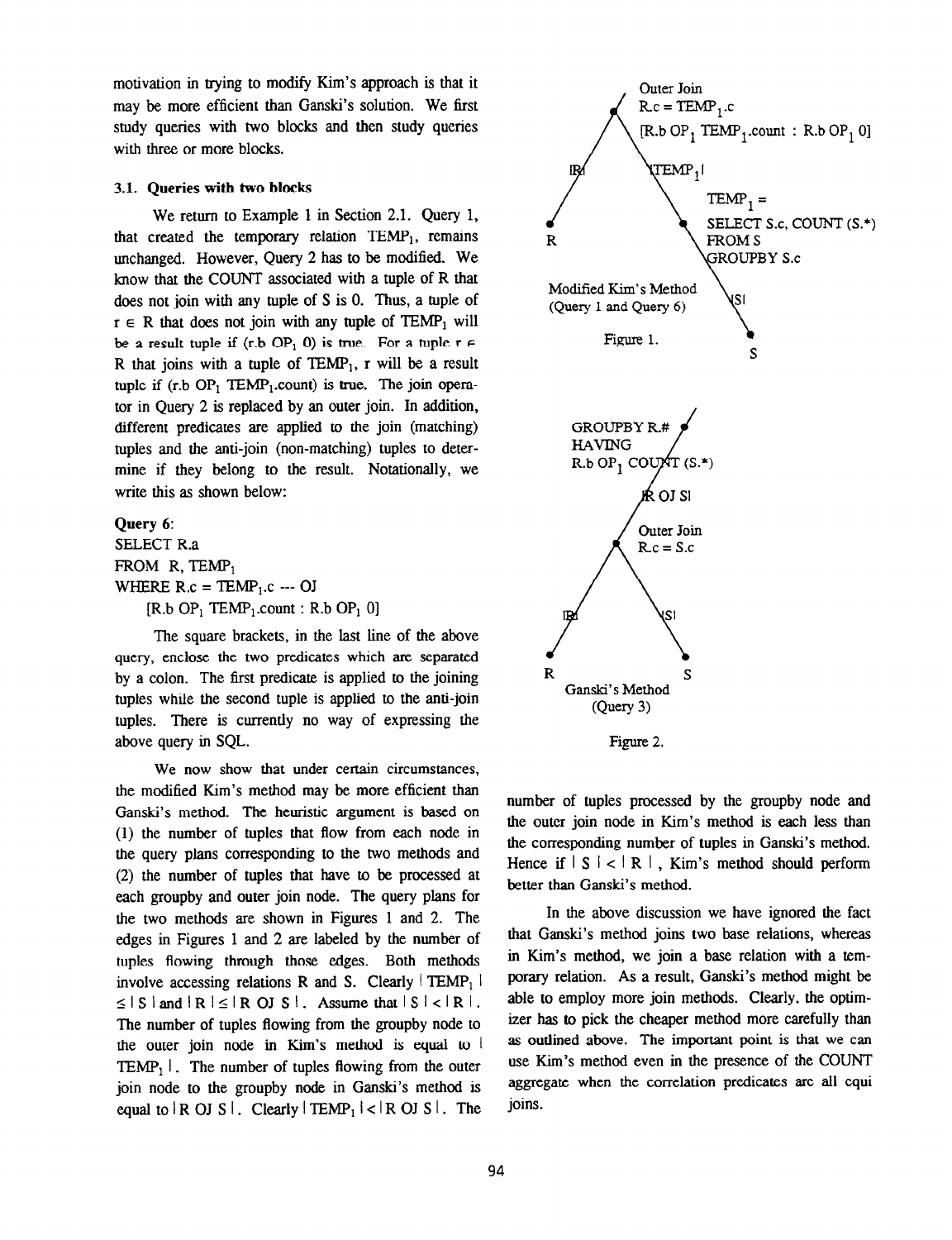#### 3.2. Queries with three blocks

We now extend the modified Kim's algorithm to queries with three blocks. We first introduce a definition here.

Definition: An equi-join correlation predicate is called a neighbor predicate if it references the relation in its own block and the relation from the immediately enclosing block.

Consider the following example in which all the join predicates are neighbor predicates.

```
Example 2: 
SELECT R.a 
FROM R
WHERE R.b OP<sub>1</sub> (SELECT COUNT (S.*))
             FROM S
             WHERE R.c = S.c 
             AND S.d OP<sub>2</sub> (SELECT COUNT (T.*)FROM T
                            WHERE S.e = T.e)
```
The algorithm given in [Kim82] worked bottom up. We follow the same approach here. The result of the query is obtained by evaluating the following three unnested queries.

#### Query 7:

TEMP, (e, count)  $=$ SELECT T.e, COUNT (T.\*) FROM T GROUPBY T.e

#### Query 8:

 $\text{TEMP}_2$  (c, count) = SELECT S.c, COUNT (S.\*) FROM S, TEMP<sub>1</sub> WHERE  $S.e = TEMP_1.e$  --- OJ  $[S.d OP<sub>2</sub> TEMP<sub>1</sub>.count : S.d OP<sub>2</sub> 0]$ GROUPBY S.c

#### Query 9:

SELECT R.a FROM R, TEMP $<sub>2</sub>$ </sub> WHERE  $R.c = TEMP_2.c -- OJ$  $[R.b OP<sub>1</sub> TEMP<sub>2</sub> count : R.b OP<sub>1</sub> 0]$ 

Thus, we were able to extend the same principle to a three block query of Example 2 and avoid the COUNT bug. It is easy to see how we can extend the above solution to a query with more than three blocks as long as the correlation predicates are neighbor predicates. The natural question then is: what happens when we have non neighbor predicates. We address this in the next section.

#### 3.3. Queries with non neighbor predicates

We start with the query shown in Example 3. This query is obtained by adding the non neighbor predicate,  $R.f = T.f$ , in the third block of the query in Example 2. Surprisingly, the query becomes very hard to unnest in the presence of the COUNT aggregates.

```
Example 3: 
SELECT R.a 
FROM R
WHERE R.b OP<sub>1</sub> (SELECT COUNT (S.*)FROM S
               WHERE R.c = S.cAND S.d OP, (SELECT COUNT (T.*) 
                            FROM T
                             WHERE S.e = T.e 
                             AND R.f = T.f)
```
Evaluating bottom up, we would expect the three unnested queries to be as follows:

#### Query 10:

TEMP<sub>1</sub> (e, f, count) = SELECT T.e, T.f, COUNT (T.\*) FROM T GROUPBY T.e, T.f

#### Query 11:

TEMP<sub>2</sub> (c, f, count) = SELECT S.c,  $TEMP_1.f$ , COUNT  $(S.*)$ FROM  $S$ , TEMP<sub>1</sub> WHERE  $S.e = TEMP_1.e$  --- OJ [S.d OP<sub>2</sub> TEMP<sub>1</sub>.count : S.d OP<sub>2</sub> 0] GROUPBY S.c,  $\text{TEMP}_1$ .f

Query 12: SELECT R.a FROM R, TEMP $_2$ WHERE  $(R.c = TEMP_2.c \ AND \ R.f = TEMP_2.f) -- OJ$  $[R.b \t{OP}_1 \t{TEMP}_2$ .count :  $R.b \t{OP}_1 \t{O}$ 

There are no surprises in Queries 10 and 12. In Query 12, each tuple of R joins with at most one tuple of TEMP,. However, Query 11, as shown above, is incorrect! We shall return to this point soon. The objective of Query 11 is to compute COUNT (S.\*) associated with every (c, f) pair. To better understand what Query 11 must really do, it is instructive to look at the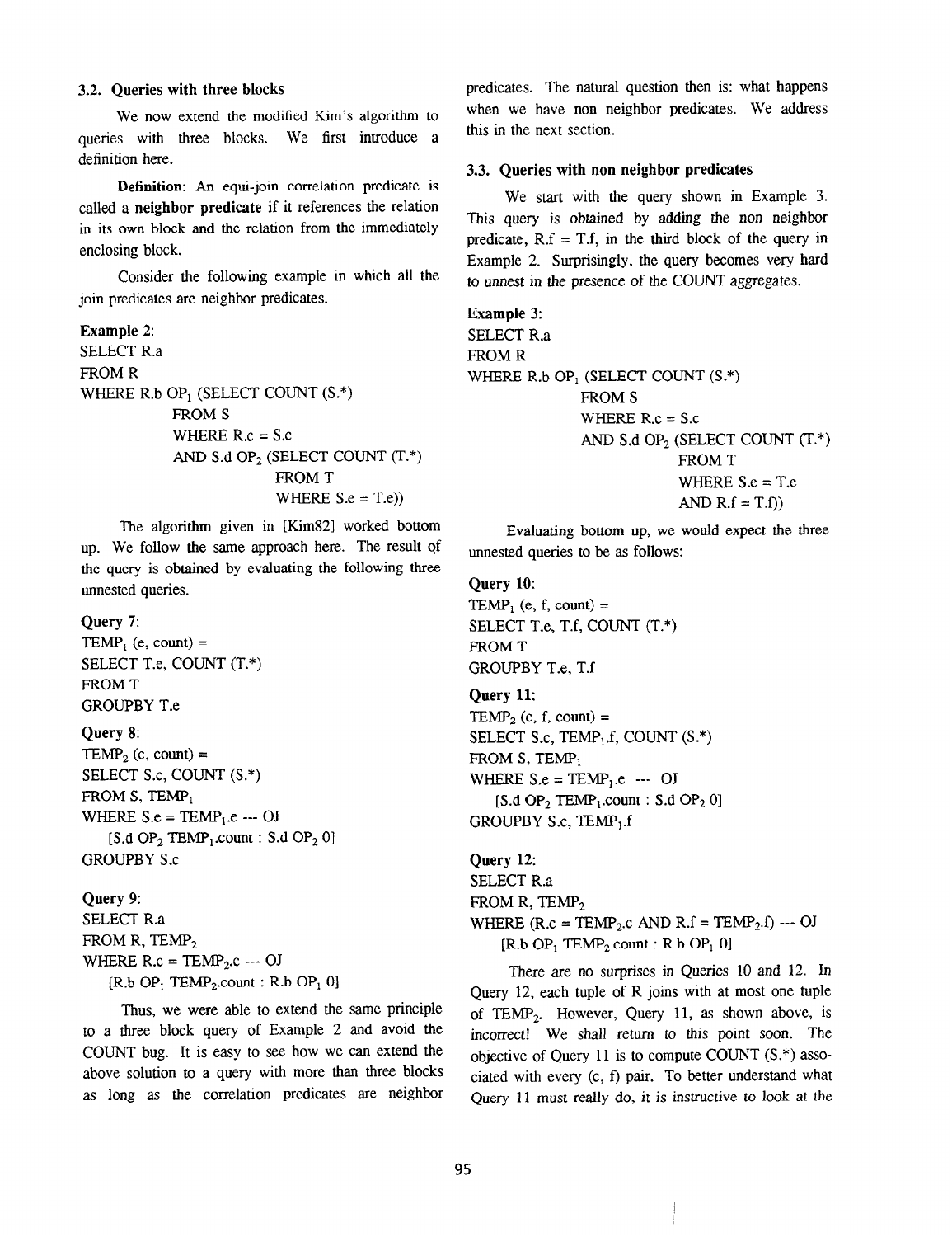last two blocks of the query in Example 3 and evaluate COUNT (S.\*) for various (c, f) values. Assume then that relations S and T are populated as shown below.

| S | $\mathbf c$ | d              | e    |                |
|---|-------------|----------------|------|----------------|
|   | 10          | $\overline{c}$ |      | 100            |
|   | 10          | 0              |      | 100            |
|   | 10          | $\mathbf 1$    |      | 200            |
|   | 10          | $\overline{0}$ |      | 200            |
|   | 10          | 3              |      | 200            |
|   | 10          | 0              |      | 300            |
|   |             |                |      |                |
| T | e           |                | f    | g              |
|   | 100         |                | 1000 | $\mathbf{1}$   |
|   | 100         |                | 1000 | $\overline{c}$ |
|   | 200         |                | 1000 | 3              |
|   | 200         |                | 2000 | 4              |

We only need to look at a single value in the c field as tuples with distinct c values fall into distinct groups. Using the above instances of S and T, we evaluate COUNT (S.\*), from the last two blocks, for the following (c, f) groups as shown below:

| c  |      | COUNT $(S^*)$ |
|----|------|---------------|
| 10 | 1000 |               |
| 10 | 2000 | 3             |
| 10 | 3000 | 3             |

It is just a coincidence that the COUNT associated with every group is 3! Notice that the value 3000 is not present in the column T.f, but it may be present in R.f. We want Query 11 to produce such a table even though it has no knowledge of the R.f values.

We now return to discussing why Query 11, as shown, is incorrect. Notice that we are selecting attributes from both S and TEMP<sub>1</sub> in Query 11. We are also grouping by attributes from both the relations. In case an S tuple does not join with any  $TEMP<sub>1</sub>$  tuples, we cannot meaningfully evaluate the query. Let us try to understand what happens when an S tuple does not join with any tuple of TEMP,. It is clear from the query of Example 3 that if an S tuple does not join with any T tuple, then COUNT  $(T^*)$  is 0, irrespective of the value of R.f. Therefore, such an S tuple will contribute to COUNT  $(S^*)$  if  $(S.dOP<sub>2</sub> 0)$  is true.

There is another subtlety that we need to focus on. Assume that a tuple  $s \in S$  joins with one or more TEMP<sub>1</sub> tuples. Let  $\{TEMP_1.f\}$  denote the set of f values in the joining TEMP, tuples. We need to decide if s will contribute to COUNT  $(S^*)$ . If a tuple  $r \in R$ has as an f value that is in  ${TEMP_1.f}$ , we know that COUNT  $(T^*)$  associated with this  $(r, s)$  pair will be greater than 0. Then s will contribute to COUNT  $(S^*)$ if (s.d  $OP_2$  TEMP<sub>1</sub>.count) is true. On the other hand, for any tuple  $r \in R$  that has an f value that is not in  ${TEMP<sub>1</sub>, f}$ , the corresponding COUNT (T.\*) will be 0. If (s.d  $OP_2$  0) is true, then s will contribute to COUNT  $(S.*).$ 

Using these observations, we now describe what the outer join operator of Query 11 must accomplish using the following pseudo code:

|    | if no tuple of TEMP <sub>1</sub> satisfies (s.e = TEMP <sub>1</sub> .e) |
|----|-------------------------------------------------------------------------|
| 2  | then output (s.c. all)                                                  |
| 3  | else for each tuple of $TEMP_1$                                         |
| 4  | satisfying (s.e = $\text{TEMP}_1.e$ )                                   |
| 5  |                                                                         |
| 6  | if (s.d $OP_2$ TEMP <sub>1</sub> .count)                                |
| 7  | then output (s.c. $\text{TEMP}_1$ .f)                                   |
| 8  | else if $(s.d OP2 0)$                                                   |
| 9  | then output $(s.c, \tilde{\text{}}[TEMP_1.f])$                          |
| 10 |                                                                         |

The pseudo code focuses on one S tuple, s, at a time. The second component of the tuple in Line 2 is a set that denotes all possible values of f. In Line 7 we output a tuple of the form  $(s.c, \text{TEMP}_1.f)$ . Line 9 indicates that we are outputting one tuple (s.c,  $\sim$  {TEMP<sub>1</sub>.f}). The second component of the above tuple is a set of values and is equal to the complement of the values present in set  $\{TEMP_1.f\}$ . It is clear that the outer join operator has become more complex now!

The groupby operator in Query 11 is also a lot more complicated. The groupby operator can easily determine the group to which a tuple from Line 7 belongs to as both the c and f values are available. A tuple from Line 2 logically belongs to all groups that have the same c value as this tuple since its f value represents all possible values of f. A tuple from Line 9 belongs to all groups that have the same c value as this tuple but whose (the group's) f value does not belong to set  $\{TEMP_1.f\}$ . Logically, the number of such groups is bounded by the size of the domain of f. Potentially, this size could be infinite!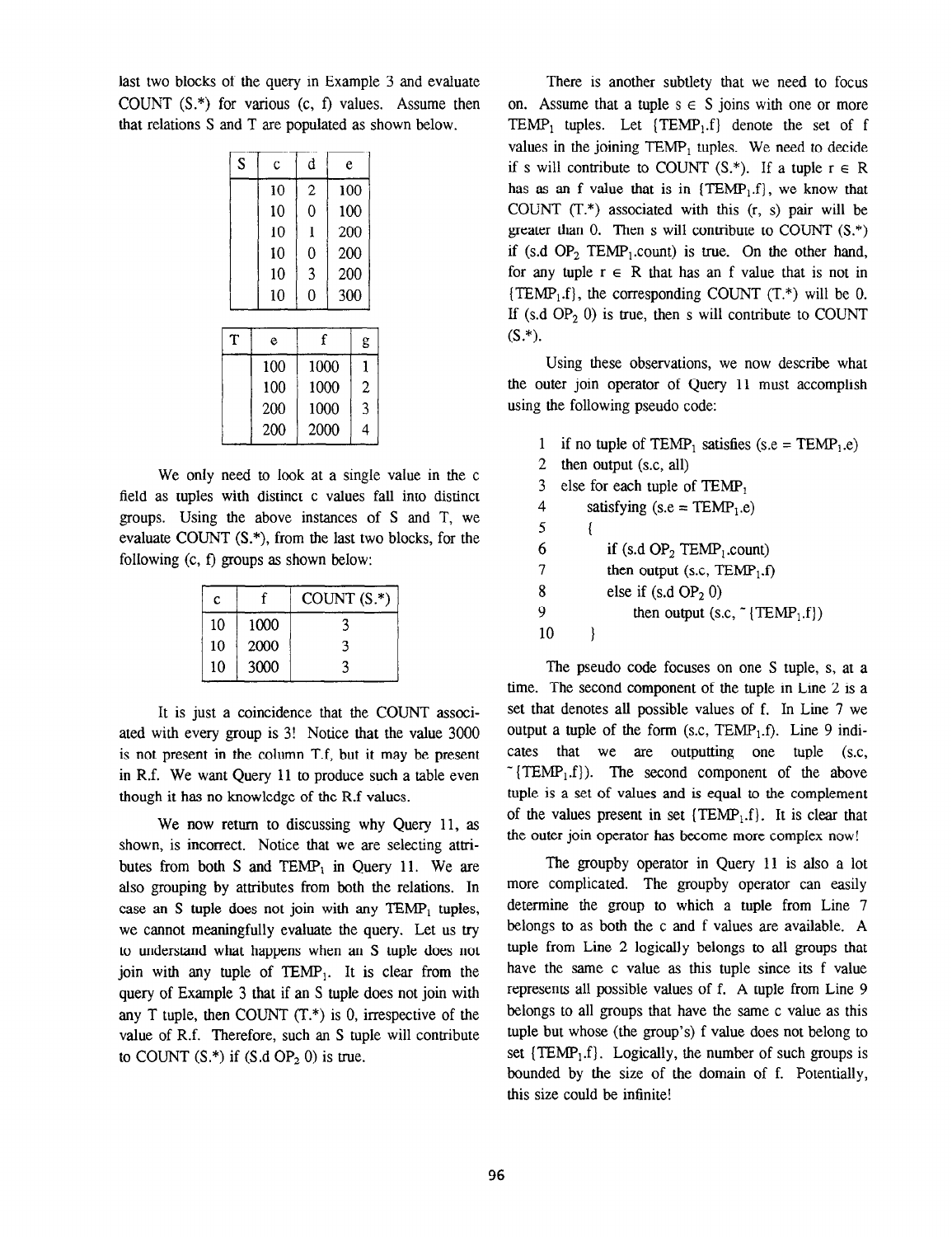We further illustrate the complexity of the outer join and the groupby operations in Query 11 using the data stored in the relations S and T. We first use Query 10 to compute TEMP,.

| TEMP, | е   |      | count |
|-------|-----|------|-------|
|       | 100 | 1000 |       |
|       | 200 | 1000 |       |
|       | 200 | 2000 |       |

Assuming  $OP_2$  denotes equality, the outer join operator of Query 11 produces the following output.

| c  | second<br>component     | comments                     |
|----|-------------------------|------------------------------|
| 10 | 1000                    | from the $1st$ tuple of S    |
| 10 | $~5$ {1000}             | from the $2nd$ tuple of S    |
| 10 | 1000                    | from the $3^{rd}$ tuple of S |
| 10 | 2000                    | from the $3^{rd}$ tuple of S |
| 10 | $\tilde{}$ {1000, 2000} | from the $4th$ tuple of S    |
| 10 | all                     | from the $6th$ tuple of S    |

It should be easy to see that the first, third, and the last tuple in the above table belong to the (IO, 1000) group. The second, the fourth, and the last tuple belong to the  $(10, 2000)$  group. Similarly, the second, the fifth, and the last tuple belong to the  $(10, x)$  group where x is any value except 1000 or 2000. The groupby operation of query 11 must take the output of the outer join operator and produce  $TEMP<sub>2</sub>$  (an infinite relation!) as shown below.

| TEMP <sub>2</sub> | c  |                | count |
|-------------------|----|----------------|-------|
|                   | 10 | 1000           | 3     |
|                   | 10 | 2000           | 3     |
|                   | 10 | $f_1$          | 3     |
|                   | 10 |                | 3     |
|                   | 10 | $f_2$<br>$f_3$ | 3     |
|                   |    |                |       |

None of the  $f_i$ 's in the above table are equal to 1000 or 2000. Notice that in this example, for every c value we have generated all possible f values, and hence the predicate  $(R.f = TEMP_2.f)$  in Query 12 will always be satisfied. However, this predicate helps us identify the correct matching tuple in  $\text{TEMP}_2$ . We have not been able to develop an efficient implementation for the groupby operator of Query Il. Perhaps, it might be easier to modify the outer join of Query 12. Until a reasonable implementation is possible, we cannot employ Kim's method when a non neighbor predicate  $(T.f = R.f in this case)$  is present inside a COUNT block. However, if the second COUNT in Example 3 is replaced by a non COUNT aggregate, Query 11 would only have to perform a simple join. As in Dayal's solution, an outer join is used only when a COUNT aggregate is present between the blocks.

In the next two sections, we shall present a couple of strategies that will enable us to generate more plans. The goal we are working towards is a new unnesting algorithm in Section 6 that incorporates the ideas presented in Sections 2 through 5.

## 4. Precomputing the last aggregate

As we mentioned in Section 2.2, a valid J/OJ ordering is obtained by performing all the joins first, followed by the outer joins from left to right. Sometimes, we can change this order as demonstrated by the next query.

SELECT R.a FROM R WHERE R.b OP<sub>1</sub> (SELECT COUNT  $(S.*)$ ) FROM S AND  $S.d OP<sub>2</sub>$  (SELECT MAX  $(T.d)$ FROM T WHERE R.f  $OP_3$  T.f)

The J/OJ expression for the above query is R OJ (S J T). Since there is no correlation predicate between the S and T blocks, we have to perform a Cartesian product to compute  $(S \tJ T)$ . The outer join is then performed using the predicate (R.f  $OP_3$  T.f). However, for each (r, s) pair, where  $r \in R$  and  $s \in S$ , MAX (T.d) depends only on r. Hence, we can precompute MAX (T.d) associated with each tuple of R as follows:

TEMP<sub>1</sub> (#, a, b, max) = SELECT R.#, R.a, R.b, MAX (T.d) FROM R, T WHERE R.f OP<sub>3</sub> T.f --- OJ GROUP BY R.#

Notice that  $|TEMP_1| = |R|$ . Essentially,  $TEMP_1$ has all the attributes of R required for further processing along with the MAX (T.d) associated with each tuple of R. We were able to compute MAX (T-d) in this fashion only because it occurred in the last block. Any aggregate that does not occur in the last block depends on the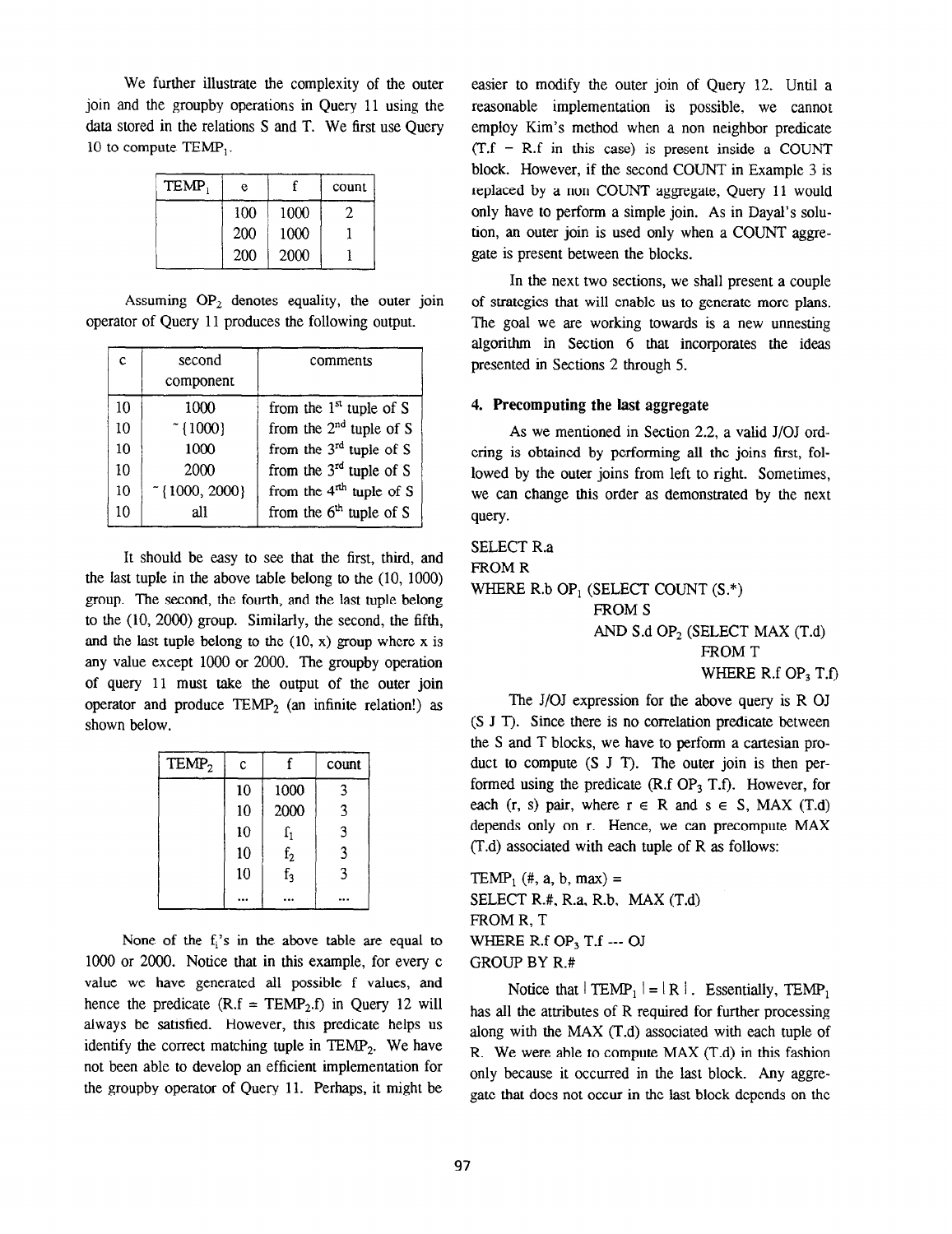results of the blocks below it and hence cannot be evaluated before the blocks below it are evaluated. Also, notice that we performed an outer join between R and T even though we were computing MAX (T.d). This is because COUNT (S.\*) indirectly depends on each tuple of R as R is referenced inside the third block which is nested within the second block. Hence we must preserve all tuples of R. For a tuple of R with no joining tuples in T, the MAX value is set to NULL<sup>4</sup>. We can now rewrite the original query as follows:

# SELECT TEMP<sub>1</sub>.a FROM TEMP<sub>1</sub> WHERE TEMP<sub>1</sub>.b OP<sub>1</sub> (SELECT COUNT  $(S.*)$ FROM S WHERE S.d OP<sub>2</sub> TEMP<sub>1</sub>.max)

We now have a correlation predicate between  $TEMP_1$  and S, thus avoiding a cartesian product. The reader might note that similar ideas were presented in [Dayal87] in the section titled "Positioning G-Agg operations". In that section, [Daya187] presents rules for computing aggregates before G-joins.

It is clear that it is possible to precompute the bottom most aggregate (BMA) if the number of outer relations referenced in the last block have already been joined. In the example of this section, the BMA depended only on one outer relation. In Section 6, we shall present an example where the BMA depends on more than one relation.

#### 5. Performing outer joins before joins

As pointed out repeatedly, one correct evaluation order of a J/OJ expression is to perform the joins first followed by the outer joins from top to bottom. In this section we show that we may also proceed in a strictly top-down order, performing the joins and outer joins in the order they occur. As we shall see in Section 6, proceeding in a top down manner may enable us to use Kim's algorithm for a larger number of contiguous blocks at the end of the query. However, care must be taken to ensure that any join that is present just below an outer join is also evaluated as an outer join. We again illustrate with an example.

SELECT R.a FROM R WHERE R.b OP<sub>1</sub> (SELECT COUNT  $(S^*)$ ) FROM S WHERE R.c  $OP<sub>2</sub>$  S.c AND S.d OPs (SELECT MAX (T.d) FROM T WHERE S.e OP<sub>4</sub> T.e AND R.f  $OP_5$  T.f))

The J/OJ expression is R OJ (S J T). The join predicate between S and T is  $(S.e \t OP<sub>A</sub> T.e)$  and the outer join predicate is  $(R.c OP<sub>2</sub> S.c AND R.f OP<sub>5</sub> T.f).$ Assume that the join between S and T is very expensive and should be possibly avoided. Could we evaluate (R OJ S) first? It turns out that we can indeed perform (R OJ S) first. However, some precautions/modifications are necessary.

It is clear that if an R tuple has no matching S tuples, the count associated with that R tuple is 0. As pointed out in [Murali89], this R tuple may be optionally routed to a higher node in the query tree so that it does not participate in the next join operation with T.

We thus need to consider only the join tuples of the form  $(r, s)$  from the outer join, where  $r \in R$  and  $s \in R$ S. Let us focus our attention on a single tuple r of R. When the join with T is evaluated using the predicate (S.e OP<sub>4</sub> T.e AND R.f OP<sub>5</sub> T.f), it is quite possible that none of these (r, s) tuples join with any tuples of T. In this case, the r tuple will be lost. However, if  $(r.b \t{OP}_1)$ 0) is true, r is a result tuple and hence must be preserved. On the other hand, if some of the (r, s) tuples do join with some T tuples, it may so happen that after we do the groupby (as in Query 4 of Section 2.2) by (R.#, S.#) and evaluate MAX (T.d), none of the s.d values in the  $(r, s)$  tuples satisfy  $(s.d OP<sub>3</sub> MAX (T.d))$ . We may be tempted to discard all the  $(r, s)$  groups. Again if  $(r.b OP<sub>1</sub> 0)$  is true, we need to preserve r.

We can preserve r if we perform the join between S and T as an outer join. Also, the groupby operator must not discard any  $(r, s)$  group not satisfying  $(s.dOP<sub>3</sub>)$ MAX (T.d)). Instead, it must pass it on preserving the R portion of the tuple and nulling out the S portion of the tuple.

Similar ideas were used in [Murali 89] when unnesting tree queries. Summarizing, if we encounter the expression R OJ S OJ T J U J V, we could evaluate it as  $((R \tOJ \tS) \tOJ (T J U J V))$ . The above order

<sup>4</sup>Any comparison where one or both of the operands is NULL evaluates to unknown, which SQL regards as false for query evaluation purposes.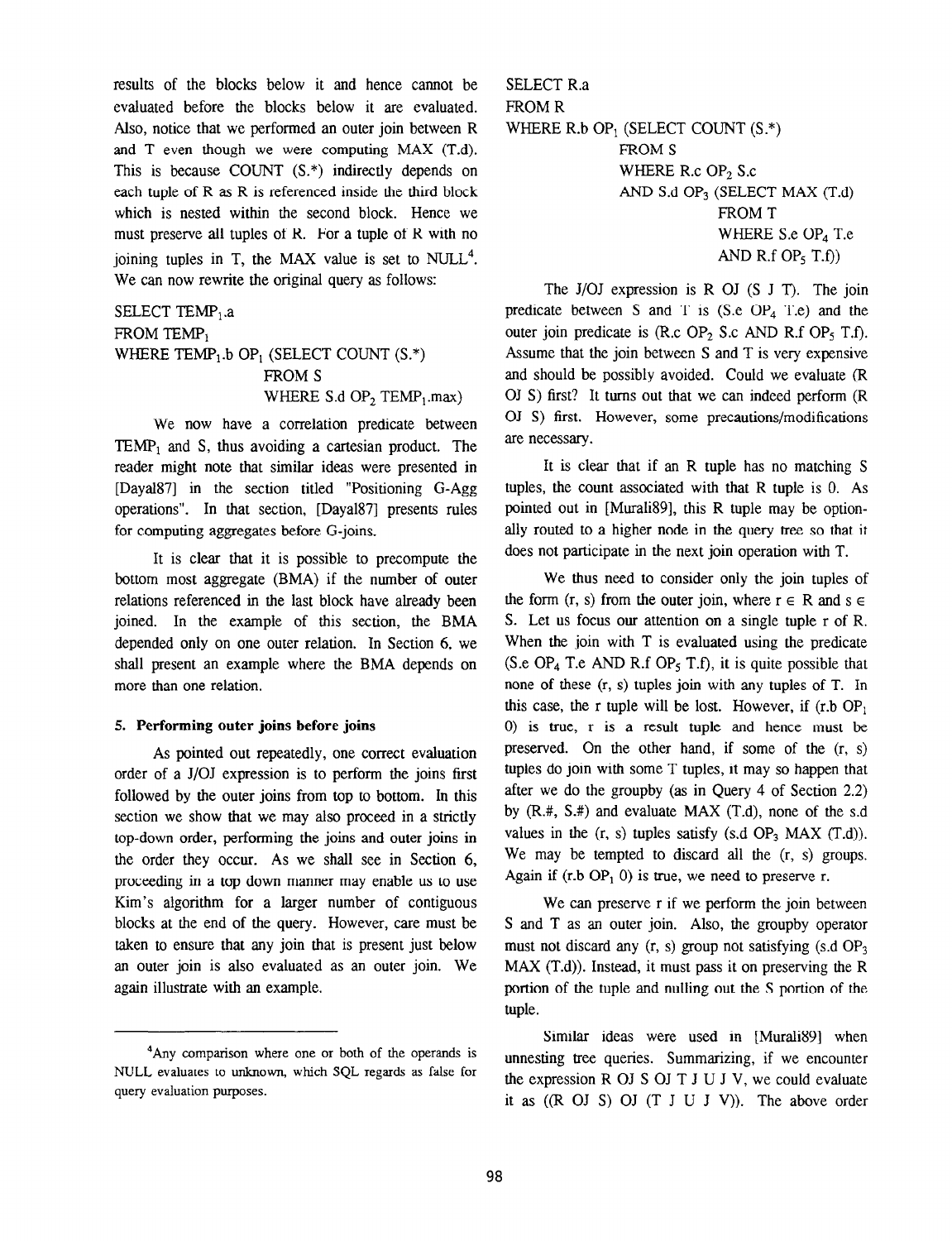corresponds to evaluating all the joins first. Another evaluation order could be ((((R OJ S) OJ T) OJ (U J V)). Now we have an outer join between T and U. Carrying this idea one step further, the above expression may also be evaluated as  $(((R \cup S) \cup T) \cup T) \cup T)$ V). As we shall see in the next section, joining relations in a top down order may enable us to employ Kim's method for a larger number of blocks.

#### 6. An integrated algorithm

In this section we describe a new algorithm that generates execution plans by combining the ideas presented in Sections 2 through 5. We leave it to the optimizer to pick the cheapest plan. Before we describe the new algorithm, we introduce a fairly simple graphical notation for JA type queries. The new algorithm will operate on graphs.

The graph  $G = (V, E)$  for a JA type query consists of a set of vertices V and a set of directed edges E. There is a one-one correspondence between the blocks of the query and the elements of V. Each element of V, except for the first vertex, is labeled either C (COUNT) or NC (Non COUNT). This labeling is clearly suggestive of the kind of aggregate (COUNT or Non COUNT) present in that block. The vertices are numbered 1 through d, where d is the current number of vertices in the graph. A directed edge is drawn from vertex i to  $i$  ( $i < j$ ) if there is a correlation predicate in the jth block between the relations of blocks i and j. In essence, the graph is a join graph.

Kim's method may be applied to the last k blocks of a query  $(0 \le k \le d)$  if the last k vertices of the graph of the query satisfy the following properties:

- $\bullet$  The in degree of every C vertex is at most 1.
- $\bullet$  The edge incident on a C vertex corresponds to a neighbor predicate.
- All the edges incident with the last k vertices correspond to equi-join correlation predicates.
- The relations in the first d-k blocks have already been joined.

The BMA may be precomputed if the in degree of the last vertex is at most 1.

The operations on the graph are as follows:

• When the relations of two or more blocks are joined, the corresponding vertices are collapsed into one vertex. The edges adjacent to these vertices are removed, while all the edges that connect these vertices to other vertices are preserved. Multiple edges are replaced by a single edge.

• Let d-1 and d be the last two vertices in the graph. If the BMA is computed, the last vertex d is removed from the graph and the edge incident on d is connected to d-l.

Notice that we may be able to apply Kim's method only after joining some relations. For example, we may apply Kim's method to the last block after joining R and S in the query of Example 3. This is because the predicate  $(R.f = T.f)$  becomes a neighbor predicate only after relations R and S are joined. Thus, the number of blocks for which we may apply Kim's method can change dynamically. Similarly, the BMA may have originally depended on more than one outer relation but after these relations have been joined, the in degree of the last vertex will become 1. The BMA may be precomputed at this point.

When a series of consecutive m joins are encountered in a J/OJ expression, one may be tempted to evaluate alI the joins using the cheapest order. It will become evident from the example at the end of this paper that we must evaluate joins incrementally. In other words, we must evaluate the first i joins at a time, where  $1 \le i \le m$ . This ensures that we may be able to apply Kim's method to a larger group of contiguous blocks at the end of the query.

We are finally ready to present the new algorithm, unnest, in pseudo code. The input to the algorithm is the graph G of the query and the output is a set of query plans. We shall not describe how the output is specifically constructed as this is implicit in the operations on the graph and should be fairly self evident. References to G' in unnest denote the new graph derived from G.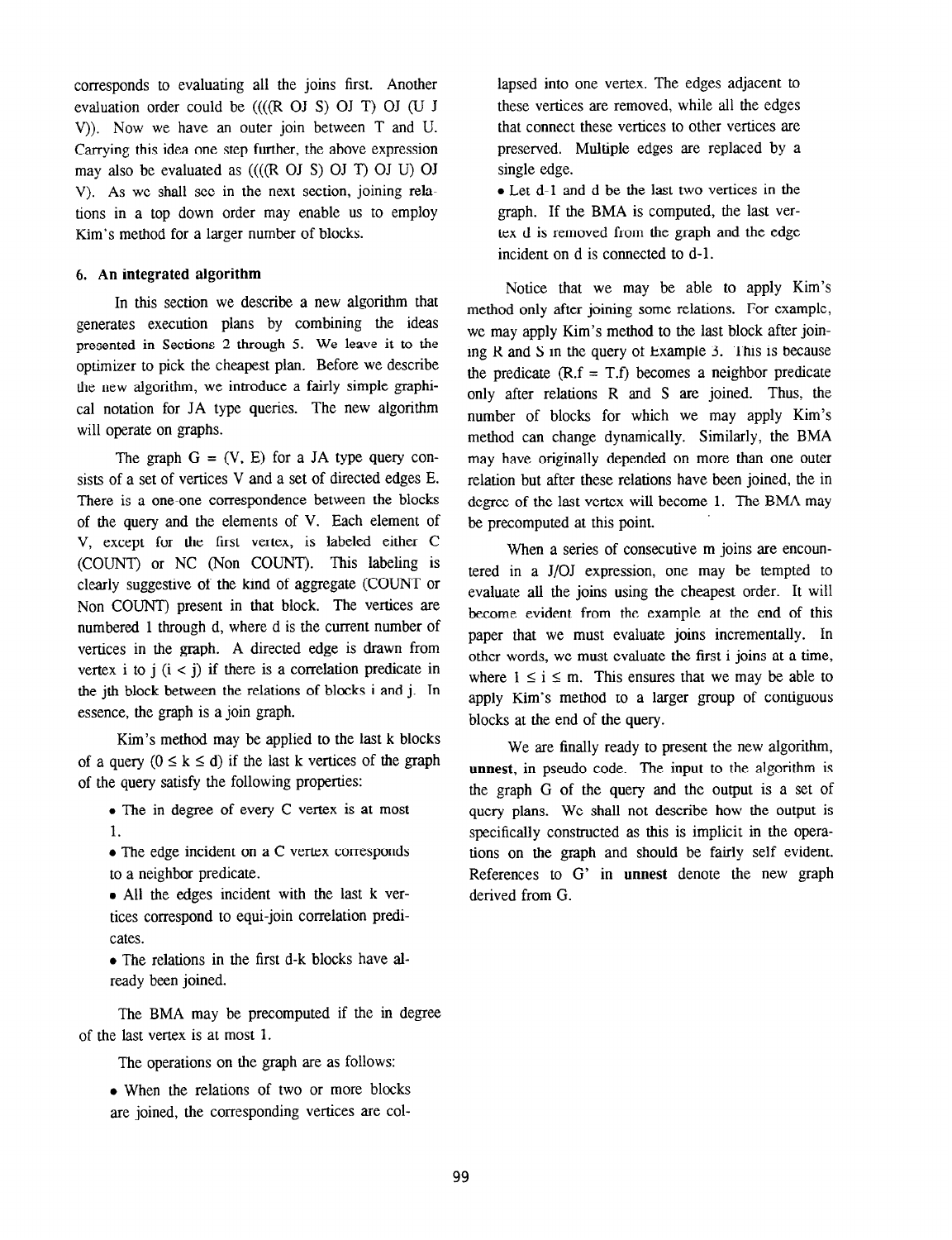```
unnest (G)
```

```
1 
  if (the BMA can be precomputed) 
      ( compute the aggregate. 
       unnest (G'); 
      \mathcal{E}if (Kim's method can be applied to the 
        remaining blocks) 
      ( apply Kim's method 
        return; 
      1 
   if (J--J--...--J--OJ--...) is encountered
      { for (i = 1; i \le m; i++)evaluate the first i joins using the 
            cheapest join order. 
           unnest (G'); 
      1 
   if (OJ--J--J--...--J--OJ--...) is encountered
      { for (i = 1; i \le m; i++)evaluate the first i joins using the 
            cheapest join order. 
           unnest (G'); 
        evaluate the first OJ; replace the 
        first J by OJ. 
       unnest (G'); 
      \mathcal{E}\mathcal{E}
```
We illustrate the working of the algorithm on the following query whose graph is shown in Figure 3.

```
SELECT R.a 
FROM R 
WHERE R.b OP.
          (SELECT COUNT (S.*) 
           FROM S 
           WHERE R.c = S.c 
           AND S.d OP, 
                     (SELECT AVG (T.d) 
                      FROM T 
                      WHERE S.e = T.eAND R.f = T.fAND T.g OP<sub>3</sub>(SELECT SUM (U.g) 
                                FROM U 
                                WHERE S.h = U.hAND T.i = U.i))
```


Figure 3.

The J/OJ expression is R---OJ---S---J---T---J---U. The following query plans, as shown in Figures 4(a)- 4(f), are possible:

 $\bullet$  (a) Apply Kim's method to blocks 2, 3, and 4.

• (b) Join R and S and apply Kim's method to blocks 3, and 4. Since the outer join between R and S is performed before the join, the first join is now evaluated as an outer join.

 $\bullet$  (c) Join R, S, and T and apply Kim's method to block 4. Notice that both joins are now replaced by outer joins.

 $\bullet$  (d) All joins have been replaced by outer joins, followed by three groupby operations.

 $\bullet$  (e) Join relations S, T, and U first, followed by the outer join. This amounts to applying the general solution for the entire query.

 $\bullet$  (f) Join relations S, T, and U first. Since the BMA depends only on relations S and T, the BMA is computed before the outer join with R.

Notice that it was important to evaluate the joins incrementally. Most of the outer join nodes in Figure 4 have two output edges. The vertical edge represents the anti-join tuples, while the other edge represents the join tuples. Similarly, the groupby-having nodes have two output edges. The vertical edge represents the groups that did not satisfy that condition in the having clause. These groups have certain portions nulled out. For example, in Figure 4(d), groups flowing from the first groupby-having node to the topmost groupby-having node along the vertical edge are of the form (R, NULL) [Murali89]. Also, Figures  $4(b) - 4(f)$  have edges that route tuples to a node much higher in the tree than the immediate parent. As pointed out in [Murali89], this is optional but leads to savings in message costs.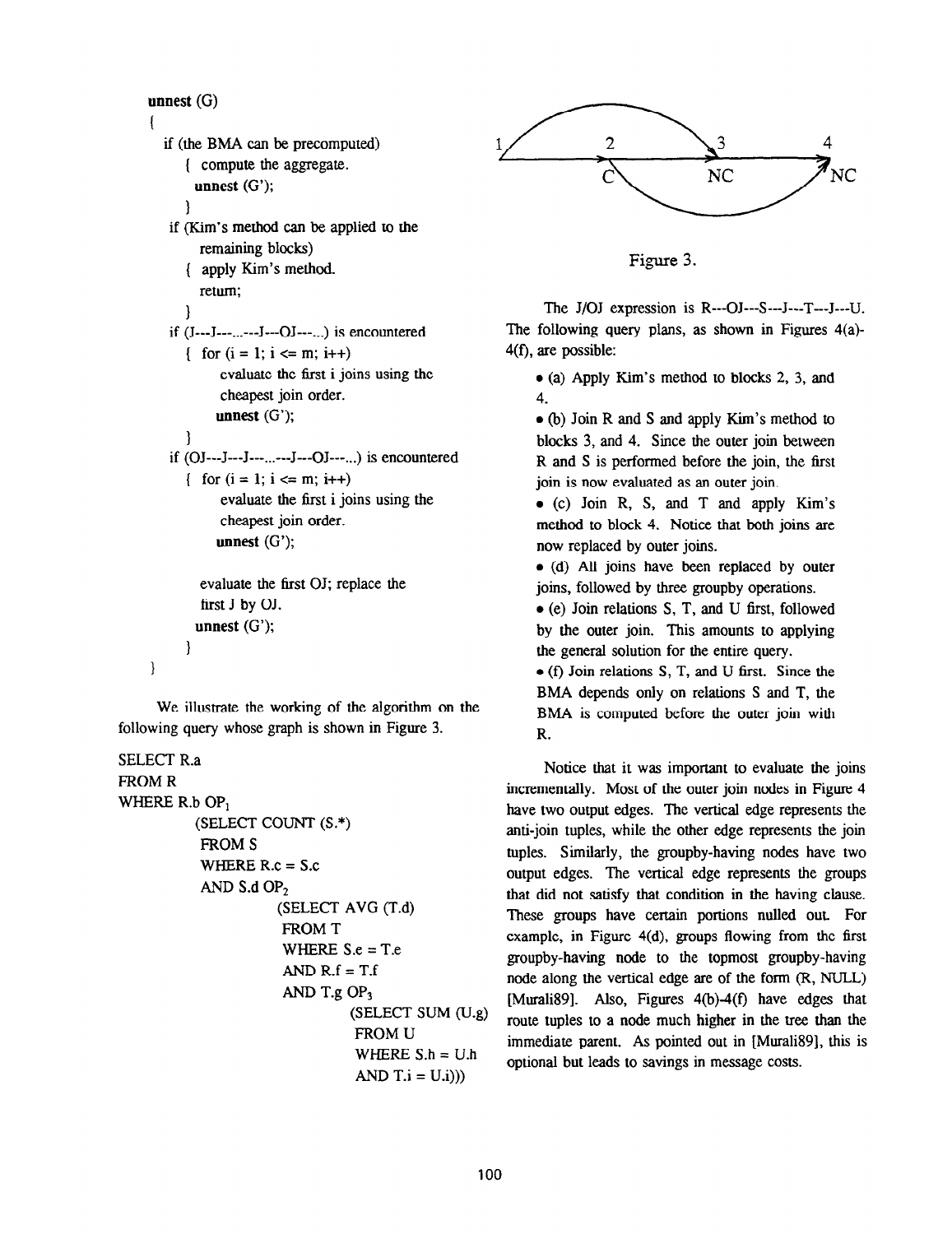

Figure 4.